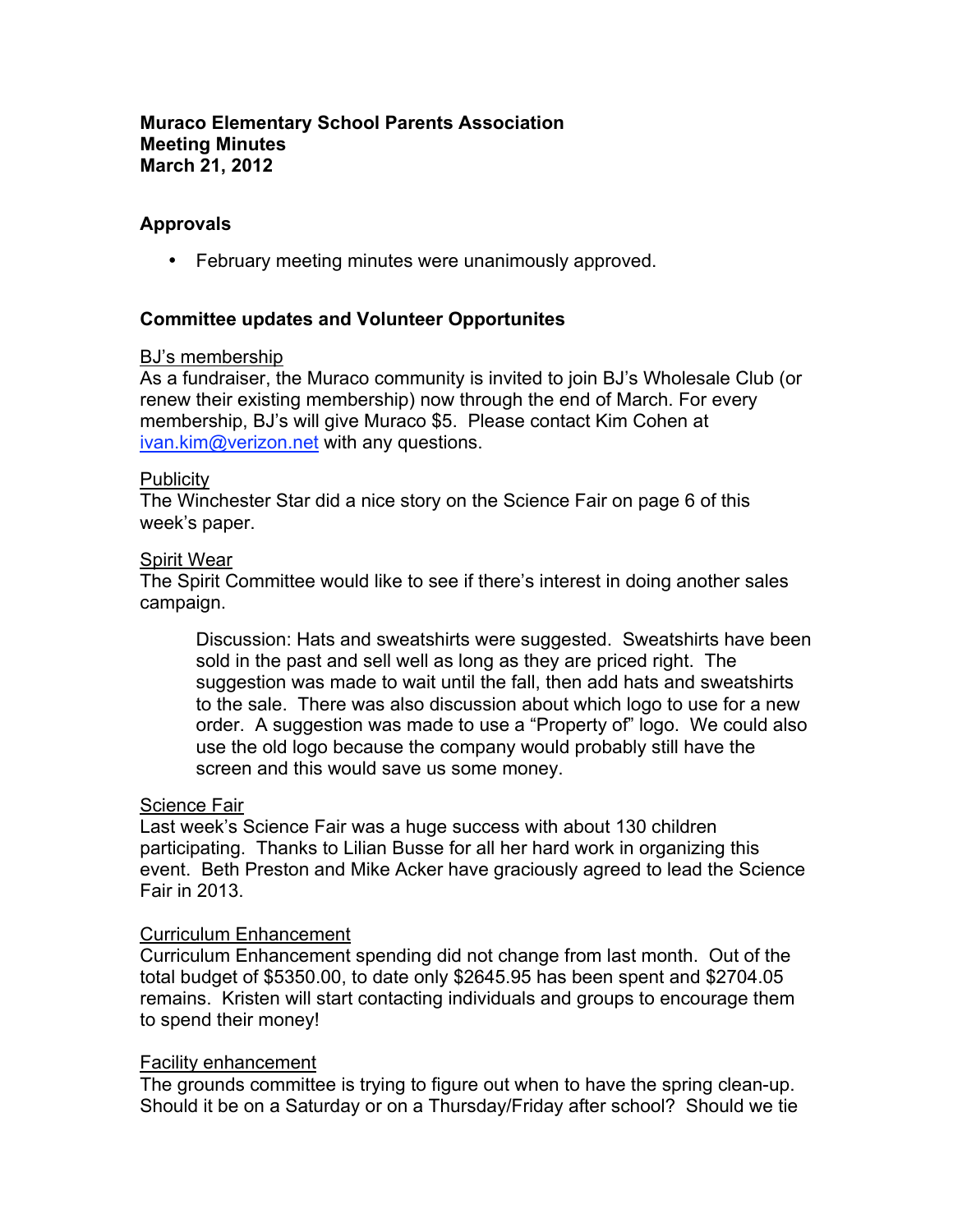it in with Earth day or the fifth grade service project? The grounds are getting prepped for spreading bark mulch and for planting annuals. We are looking for help once the bark mulch arrives and also to help pick up litter around the school grounds. Anyone with suggestions should contact Maura Sullivan or Jannene Levesque.

Discussion: The dates that were suggested were May 4 and May 11. People thought it would be good to have it start Friday afternoon and finish Saturday morning. A Brownie troop will also help.

# Box Tops

The Box Tops for Education collections raised \$1500 this year. The next collection is in the fall. Keep saving Box Tops!

## Amazon Rewards

Use of the Amazon Rewards link has raised \$615 so far. Keep using the link at muracoparents.com to start your Amazon shopping.

## Math Club

The Muraco Math Club was started by parents and eventually became a MASP activity with WHS students planning and facilitating it. There won't be a Spring Math Club MASP because the high school students are too busy. I'm seeking feedback/input from participating students to see if they enjoyed Math Club and would sign up again. I'd also like input on 1.) the length of the Math Club sessions, 2.) the difficulty of the math problems, and 3.) the helpfulness of the WHS students.

Discussion: Should the parents take over the Math Club again? The high school program seems loose and disorganized, there's not really a contact person there. The suggestion was made to send out an email survey to the participants to get their opinions. MASP may be able to do this. Another suggestion was made that maybe the high school students could contribute ideas about the curriculum and activities, and the parents could carry it out.

# WFEE

Time to pick out your shoes, book a babysitter, and get ready for the best event of the spring. The WFEE Prom 'n' Aid is set for May  $12<sup>th</sup>$  under a tent at Chefalo Park. Help us celebrate 20 years of supporting Winchester teachers as we focus on education! Tickets are now available on line at www.wfee.org or after April 2 they will be available at Book Ends.

The WFEE Grants Committee is currently reviewing applications for next year's programs. Decisions should be announced in late April or May. Stay tuned!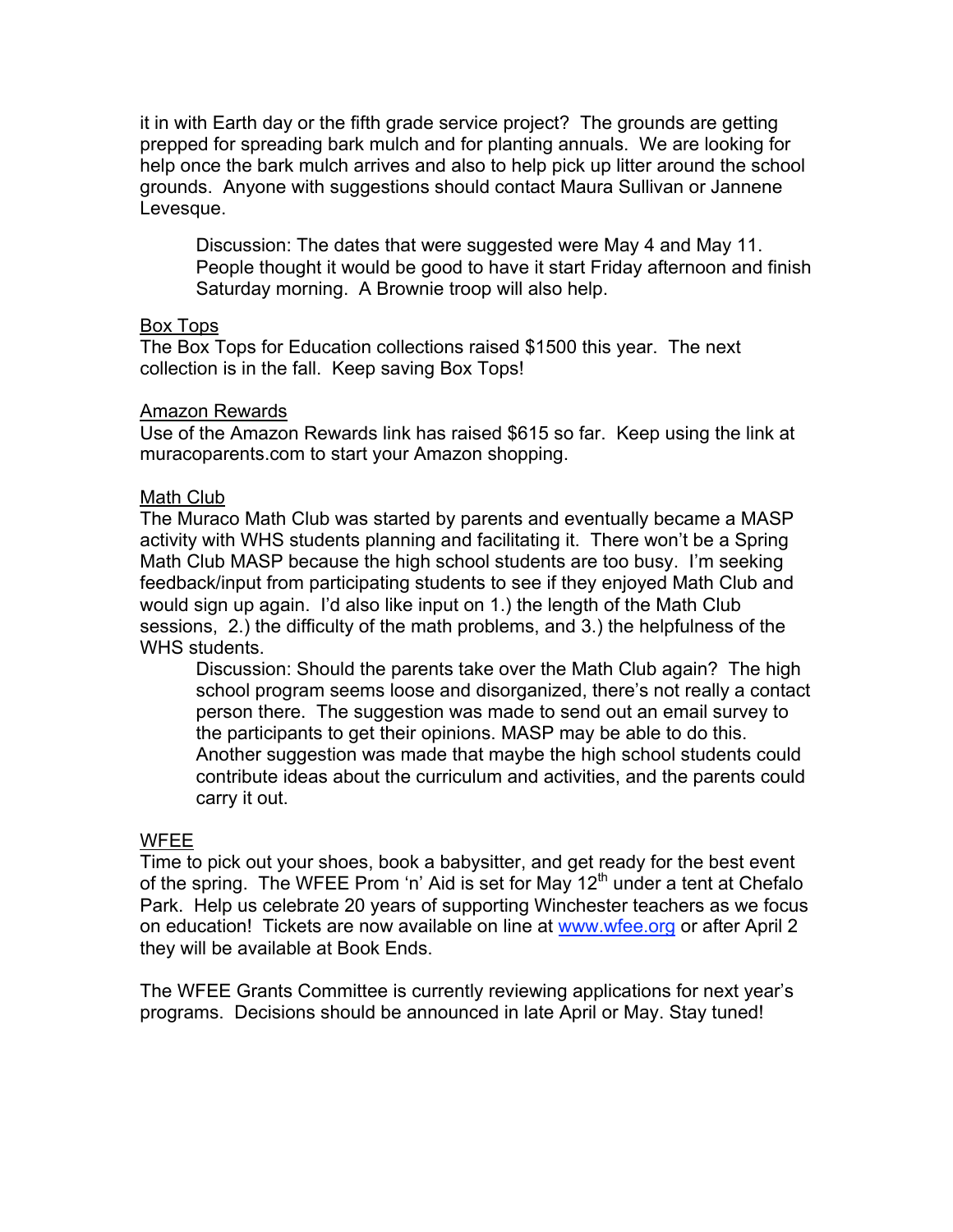### **Discussion of School purchases**

There are a couple funds with surplus money in this year's budget and we'd like to use some of that money for purchases for the school.

The Callahan fund was set up by a student's parents in the memory of Suzanne Callahan. Money from this fund is spent with the guidance of the Callahan family to benefit the school. Last year we used money from this fund to help buy the rock climbing wall and lady bug cameras. The Fund received \$2000 this year for a balance of \$8499.

The Muraco fund is usually spent with the guidance of the Muraco family and Laurie.

We would like to use some money from the Muraco fund to refurbish the Muraco sign. The sign is in bad shape. It needs to be stripped and repainted. The town will fix it for \$700. A vote was taken to refurbish the sign. The motion was unanimously approved.

There are a couple options for the Callahan fund. The Callahan family likes both ideas:

Sound system: We'd like to get a new sound system for the gymnasium. We'd like a system with a looping system that accommodates kids that are hard of hearing. The old system we have is inadequate. We'll need to do some research. A quick glance at prices shows we could spend anywhere from \$300 - \$2000. Steve Curan's name was suggested to do the research.

iPads: Laurie would like to have an iPads in the classroom. She says we could get a 5-10 pack with 2 year warranty for \$5300. Laurie is hoping to have an ipad for every student but for now a cart wheetled into classroom for whole classroom

A couple other ideas were suggested for the money:

Sports equipment: **We subsidizes all the equipment out of her trunk.** She hasn't asked for money before, and says she'd only like a couple goal nets and wiffle bats. We'd like to give her a \$1000 budgeted for playground equipment.

Open Circle: Open Circle is a social pragmatics curriculum. It creates a common language for solving problems. They use this at Lynch. The program is very expensive because everybody has to be trained. There is no training the trainer and training costs \$600-\$700 per teacher.

Lunch table: It would be nice to have a new lunch table in the courtyard. Maybe the  $5<sup>th</sup>$  grade could give that as a gift?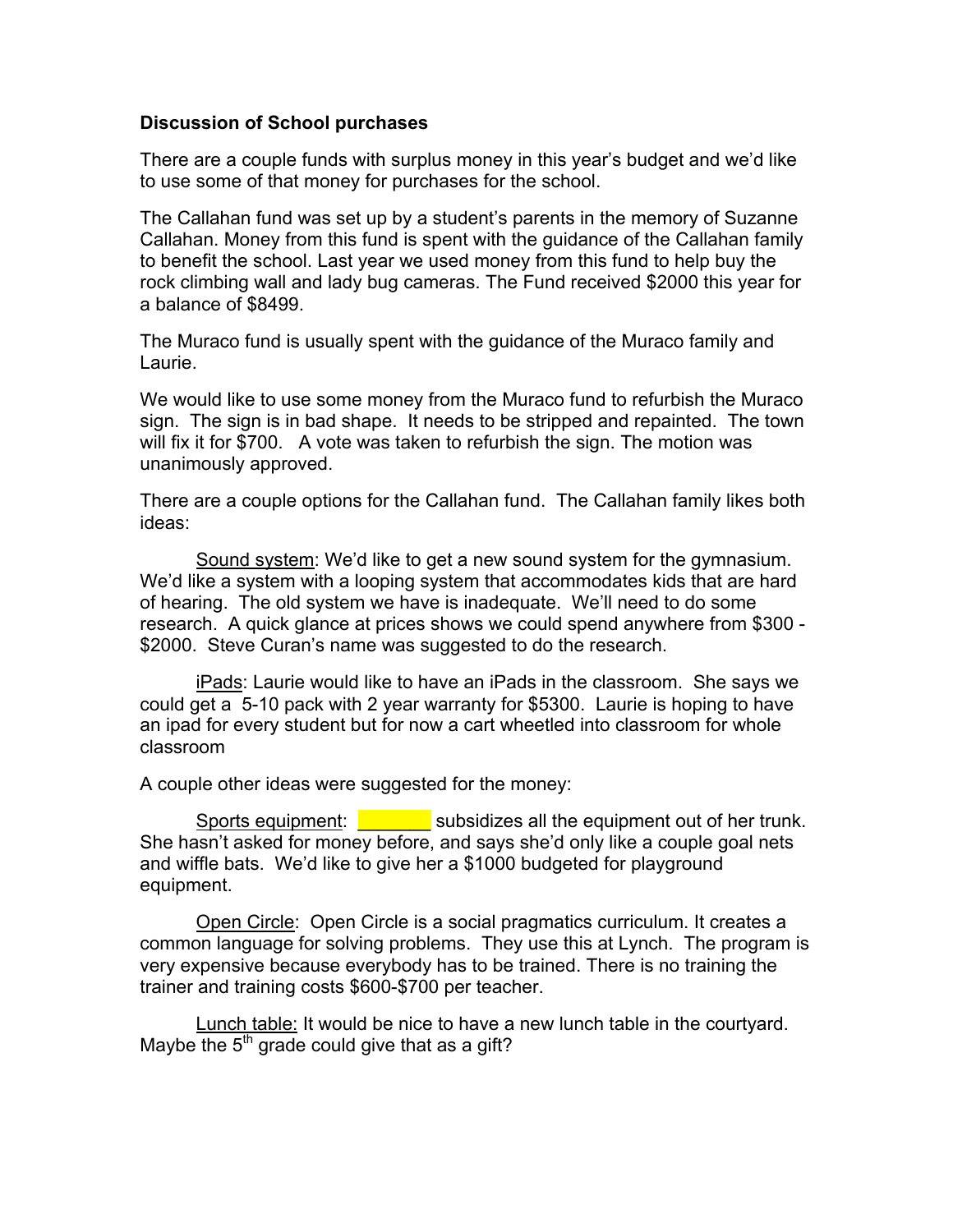### Discussion:

Many schools in the area already use iPads in the classroom. Every student in Burlington has an iPad that's funded by the school department. In Manchester-By-The-Sea, kindergarteners all have them to use in the classroom. Vincent-Owen just got iPads. Laurie really likes iPads and hopes that at some point every student can have one.

Muraco classrooms currently have a minimum of 2 stationary desktop computers, and the students can also use the laptops. The laptops come to the classroom on a cart that holds 24 laptops. The teachers have to sign the cart out and the teachers end up fighting for them. The problem with this is that the use of the computer in the classroom is so contrived, you lose the teachable moments. Some people also think iPads are better than laptops because it has educational application that you can't use on a computer.

In Burlington, iPads are completely funded by the school department which entered into a lease agreement through Apple Value. Parents can purchase insurance for the iPads in case they are lost or broken. Teachers in Burlington claim this has really changed things at the school. They took away hall monitors and they've noticed a decrease things happening in the bathrooms like smoking and vandalism. There seems to be a general openness to technology there. Sometimes teachers use Skype to teach. The kids help the teachers with their websites.

What is Winchester's technology plan? Is there someone at the district level that oversees the big picture? There is a director of technology. Let's ask somebody from tech department to come to the next MESPA meeting to discuss this. Some people are worried that we don't have infrastructure to support iPads, there's not enough bandwidth and that needs to be addressed at the town level.

Other concerns: Will we supply the school with iPads on our own or with the district? Will we buy 10 a year? What's the plan? Don't iPads get outdated really fast. We'd always be chasing the new ones. Could we have access restrictions in place? Wouldn't there be problems with kids texting? In response to the texting question, teachers in Burlington say kids used to pass notes. If you have an engaging classroom, they won't. The world is moving forward and we need to keep up. We're waiting for the district to come up with their plan, but in the meantime our kids will have the benefit of a couple years of experience with iPads.

How would we use the iPads? Laurie would like to use them in  $5<sup>th</sup>$  grade and in kindergarten. People like the idea of having one in each classroom.

WFEE has given a \$54,000 grant for one model  $3<sup>rd</sup>$  or  $4<sup>th</sup>$  grade classroom at each school. The classrooms would have iPads or Kindle Fires. That's great for those kids. How would a parent whose child is not in that classroom feel?